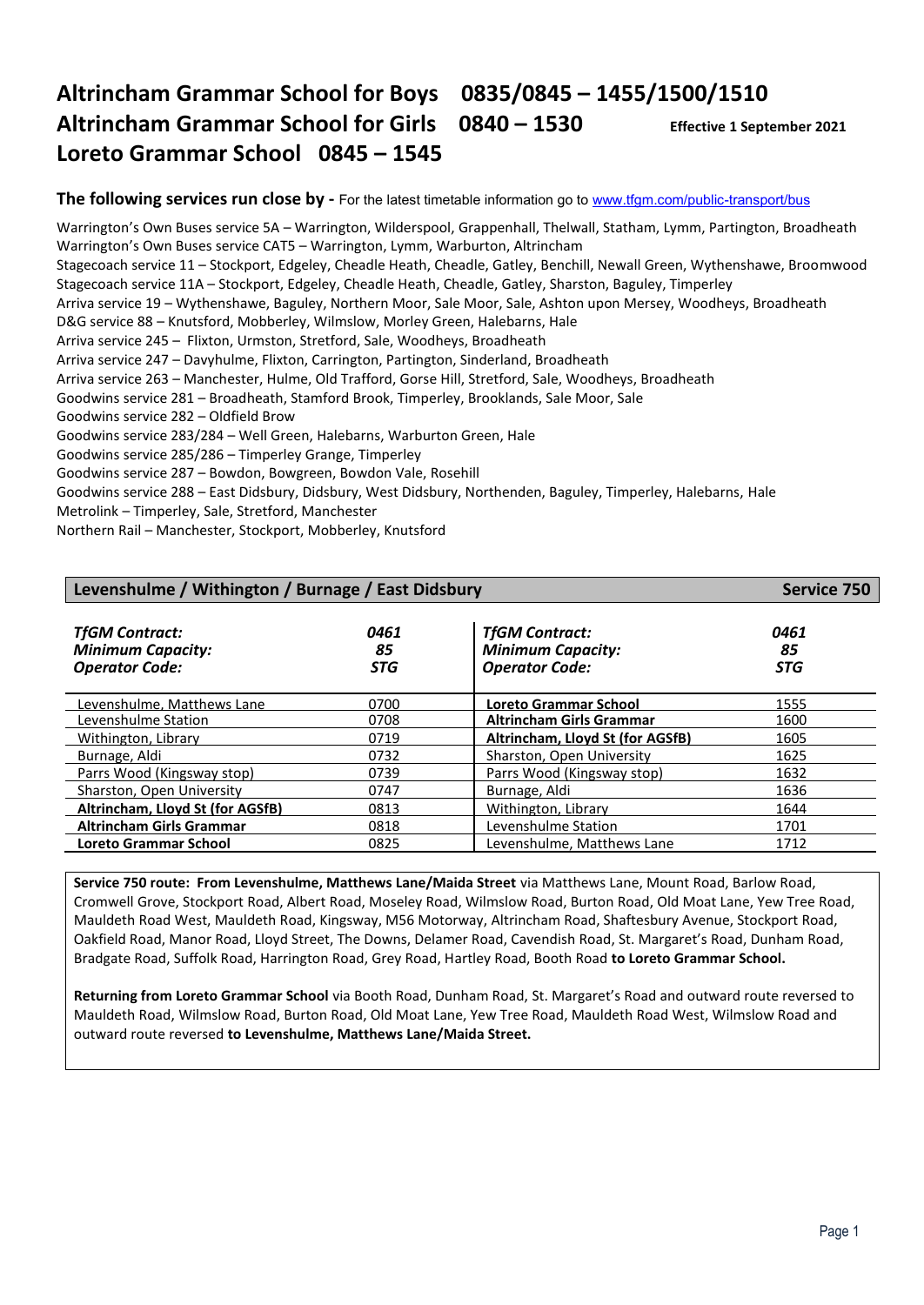#### **Hazel Grove / Bramhall Green / Bramhall / Wythenshawe / Newall Green Service 751**

#### **Please note: This service will only operate when either Boys Grammar or Loreto Grammar are in attendance**

| <b>TfGM Contract:</b><br><b>Minimum Capacity:</b><br><b>Operator Code:</b> | <i><b>0500</b></i><br>90<br><b>BEV</b> | <b>TfGM Contract:</b><br><b>Minimum Capacity:</b><br><b>Operator Code:</b> | <i><b>0500</b></i><br>90<br><b>BEV</b> |
|----------------------------------------------------------------------------|----------------------------------------|----------------------------------------------------------------------------|----------------------------------------|
| Hazel Grove, Sainsburys                                                    | 0657                                   | Altrincham. Ashley Rd/Stamford Rd (for AGSfB)                              | 1529                                   |
| Bramhall Green, Roundabout                                                 | 0708                                   | Loreto Grammar School arrive                                               | 1537                                   |
| Bramhall. The Victoria                                                     | 0714                                   | Loreto Grammar School depart                                               | 1555                                   |
| The Pointing Dog                                                           | 0721                                   | <b>Altrincham Girls Grammar</b>                                            | 1558                                   |
| The Cornishman                                                             | 0733                                   | Baguley, Metrolink                                                         | 1621                                   |
| Wythenshawe, Market                                                        | 0738                                   | Wythenshawe, Market                                                        | 1632                                   |
| Baguley, Metrolink                                                         | 0752                                   | The Cornishman                                                             | 1636                                   |
| Altrincham, Lloyd St (for AGSfB)                                           | 0815                                   | The Pointing Dog                                                           | 1648                                   |
| <b>Altrincham Girls Grammar</b>                                            | 0820                                   | Bramhall, The Victoria                                                     | 1656                                   |
| <b>Loreto Grammar School</b>                                               | 0825                                   | Bramhall Green, Roundabout                                                 | 1701                                   |
|                                                                            |                                        | Hazel Grove, Sainsburys                                                    | 1717                                   |

**Service 751 route: From Hazel Grove, Sainsburys** via London Road, Chester Road, Jacksons Lane, Bridge Lane, Bramhall Lane South, Ack Lane East, Ack Lane West, Church Road, Gillbent Road, Stanley Road, Kingsway South, A555, Styal Road, Ringway Road, Shadowmoss Road, Cornishway, Portway, Ruddpark Road, Brownley Road, Crossacres Road, Poundswick Lane, Simonsway, Tuffley Road, Greenbrow Road, Hollyhedge Road, Southmoor Road, Altrincham Road, Stockport Road, Oakfield Road, Manor Road, Lloyd Street, The Downs, Delamer Road, Cavendish Road, St. Margaret's Road, Dunham Road, Bradgate Road, Suffolk Road, Harrington Road, Grey Road, Hartley Road, Booth Road **to Loreto Grammar School.**

**Returning from Ashley Road/Stamford Road for Altrincham Grammar School for Boys** via Ashley Road, Railway Street, Regent Road, Dunham Road, Highgate Road, Grey Road, Hartley Road, Booth Road, Dunham Road, St Margaret's Road, Cavendish Road, Delamer Road, The Downs, Lloyd Street, Manor Road, Oakfield Road, Stockport Road and outward route reversed to Chester Road, Grundey Street, London Road **to Hazel Grove, Sainsburys.**

| Cheadle / Cheadle Hulme / Heald Green / Peel Hall<br><b>Service 752</b>    |                          |                                                                            |                          |  |
|----------------------------------------------------------------------------|--------------------------|----------------------------------------------------------------------------|--------------------------|--|
| <b>TfGM Contract:</b><br><b>Minimum Capacity:</b><br><b>Operator Code:</b> | 0501<br>90<br><b>BEV</b> | <b>TfGM Contract:</b><br><b>Minimum Capacity:</b><br><b>Operator Code:</b> | 0501<br>90<br><b>BEV</b> |  |
| Cheadle Heath, Aldi                                                        | 0709                     | Altrincham. Ashley Rd/Stamford Rd (for AGSfB)                              | 1532                     |  |
| Cheadle, Post Office                                                       | 0715                     | <b>Altrincham Girls Grammar</b>                                            | 1545                     |  |
| Cheadle Hulme, Albert Road                                                 | 0723                     | Loreto Grammar School                                                      | 1555                     |  |
| Heald Green, Station                                                       | 0735                     | Baguley, Metrolink                                                         | 1615                     |  |
| Peel Hall Road/Upavon Road                                                 | 0743                     | Benchill, Metrolink                                                        | 1624                     |  |
| Benchill, Metrolink                                                        | 0746                     | Peel Hall Road/Upavon Road                                                 | 1629                     |  |
| Baguley, Metrolink                                                         | 0753                     | Heald Green, Station                                                       | 1635                     |  |
| Altrincham, Lloyd St (for AGSfB)                                           | 0815                     | Cheadle Hulme, Albert Road                                                 | 1645                     |  |
| <b>Altrincham Girls Grammar</b>                                            | 0820                     | Cheadle, Post Office                                                       | 1656                     |  |
| <b>Loreto Grammar School</b>                                               | 0825                     | Cheadle Heath, Aldi                                                        | 1701                     |  |

**Service 752 route: From Cheadle Heath, Aldi** via Stockport Road, Wilmslow Road, Cheadle Road, *Buckingham Road, Queens Road*, Albert Road, Turves Road, Etchells Road, Finney Lane, Simonsway, Peel Hall Road, Crossacres Road, Brownley Road, Hollyhedge Road, Southmoor Road, Altrincham Road, Shaftesbury Avenue, Stockport Road, Oakfield Road, Manor Road, Lloyd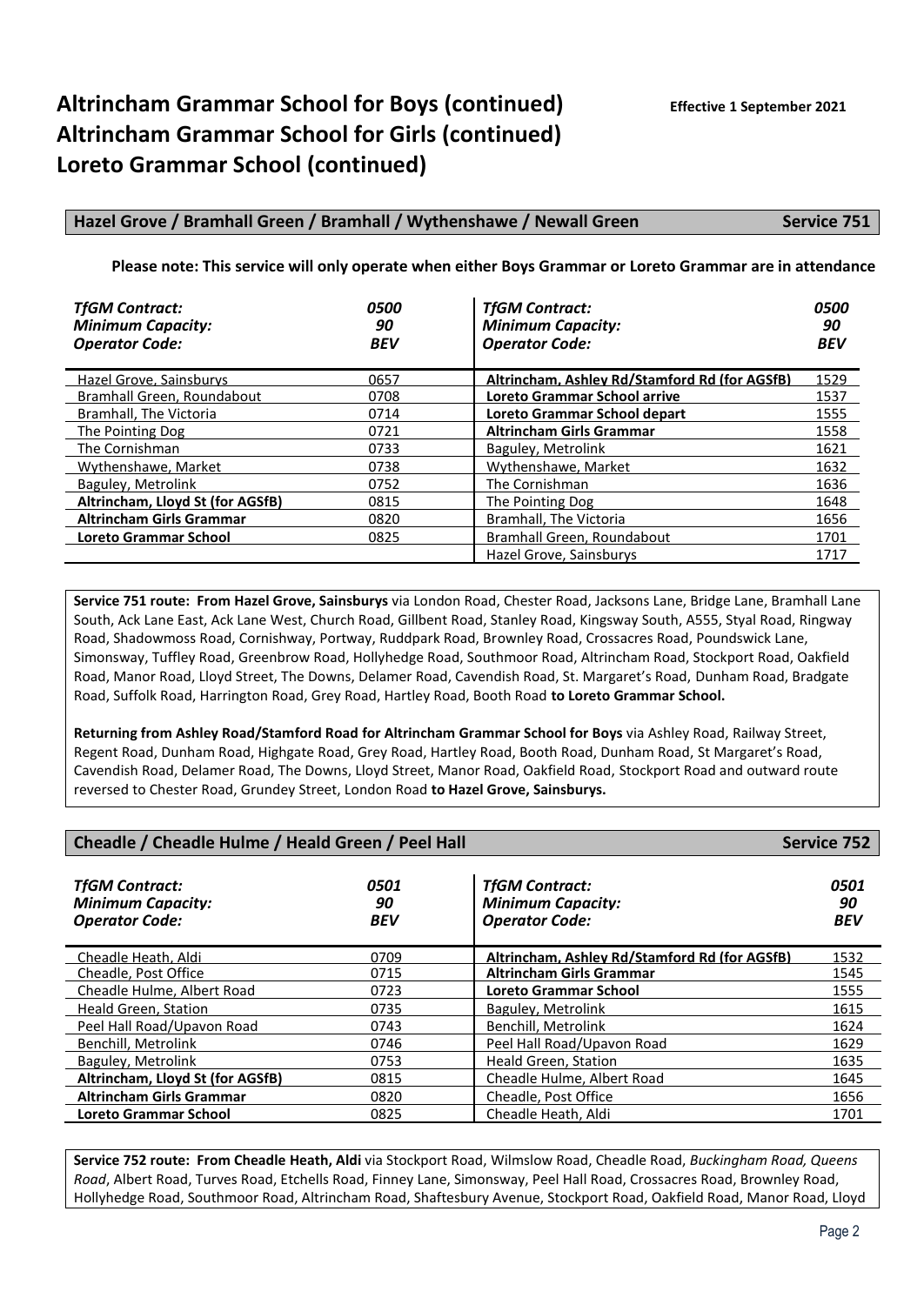Street, The Downs, Delamer Road, Cavendish Road, St. Margaret's Road, Dunham Road, Bradgate Road, Suffolk Road, Harrington Road, Grey Road, Hartley Road, Booth Road **to Loreto Grammar School.**

**Returning from Altrincham Grammar School for Boys** via Ashley Road, Cavendish Road, St. Margaret's Road, Dunham Road, Bradgate Road, Suffolk Road, Harrington Road, Grey Road, Hartley Road, Booth Road, Dunham Road, Church Street, Woodlands Road, Stockport Road and outward route reversed **to Cheadle Heath, Aldi.**

NB: sections of route shown in italics operate on a 'hail and ride' basis.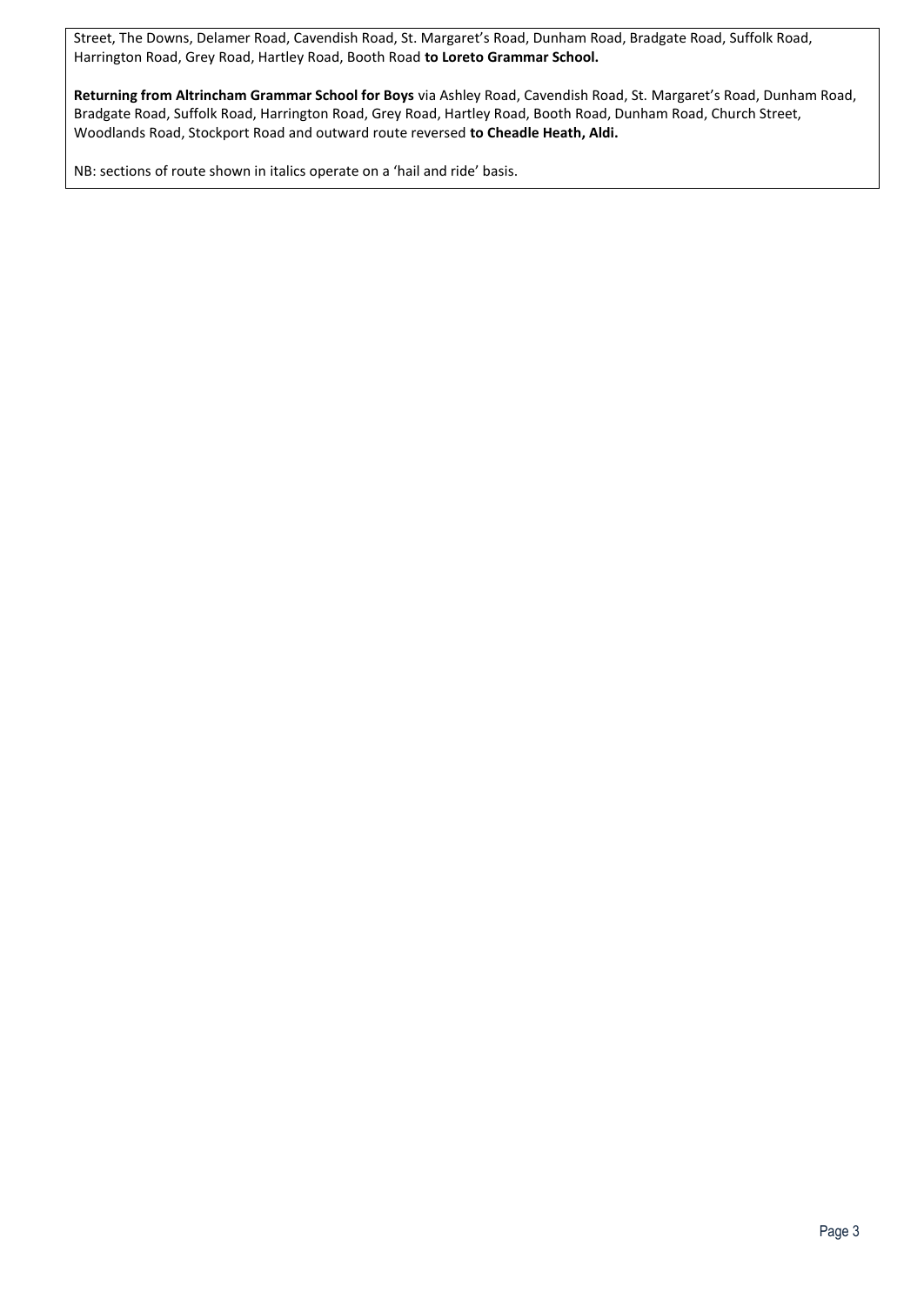| Heaton Mersey / Heaton Moor / Heaton Chapel / Gatley / Sharston            | <b>Service 753</b>       |                                                                            |                          |
|----------------------------------------------------------------------------|--------------------------|----------------------------------------------------------------------------|--------------------------|
| <b>TfGM Contract:</b><br><b>Minimum Capacity:</b><br><b>Operator Code:</b> | 0078<br>85<br><b>STG</b> | <b>TfGM Contract:</b><br><b>Minimum Capacity:</b><br><b>Operator Code:</b> | 0078<br>85<br><b>STG</b> |
| Heaton Mersey, Crown Inn                                                   | 0705                     | Loreto Grammar School                                                      | 1555                     |
| Heaton Moor, Thornfield Park                                               | 0708                     | <b>Altrincham Girls Grammar</b>                                            | 1600                     |
| Heaton Chapel, Station                                                     | 0712                     | Altrincham, Lloyd St (for AGSfB)                                           | 1605                     |
| <b>Belmont Bridge</b>                                                      | 0719                     | Sharston, Altrincham Road                                                  | 1624                     |
| Gatley, Station                                                            | 0737                     | Gatley, Station                                                            | 1630                     |
| Sharston, Altrincham Road                                                  | 0742                     | <b>Belmont Bridge</b>                                                      | 1643                     |
| Altrincham, Lloyd St (for AGSfB)                                           | 0813                     | Heaton Chapel, Station                                                     | 1647                     |
| <b>Altrincham Girls Grammar</b>                                            | 0817                     | Heaton Moor, Thornfield Park                                               | 1653                     |
| Loreto Grammar School                                                      | 0825                     | Heaton Mersey, Crown Inn                                                   | 1657                     |

**Service 753 route: From Heaton Mersey, Crown Inn** via Didsbury Road, Mauldeth Road, Thornfield Road, Balmoral Road, Heaton Moor Road, Wellington Road North, Travis Brow Link Road, Travis Brow, M60 Motorway, Kingsway, Gatley Road, Northenden Road, Altrincham Road, Stockport Road, Oakfield Road, Manor Road, Lloyd Street, The Downs, Delamer Road, Cavendish Road, St. Margaret's Road, Dunham Road, Bradgate Road, Suffolk Road, Harrington Road, Grey Road, Hartley Road, Booth Road **to Loreto Grammar School.**

**Returning from Loreto Grammar School** via Booth Road, Dunham Road, St. Margaret's Road and outward route reversed **to Heaton Mersey, Crown Inn.**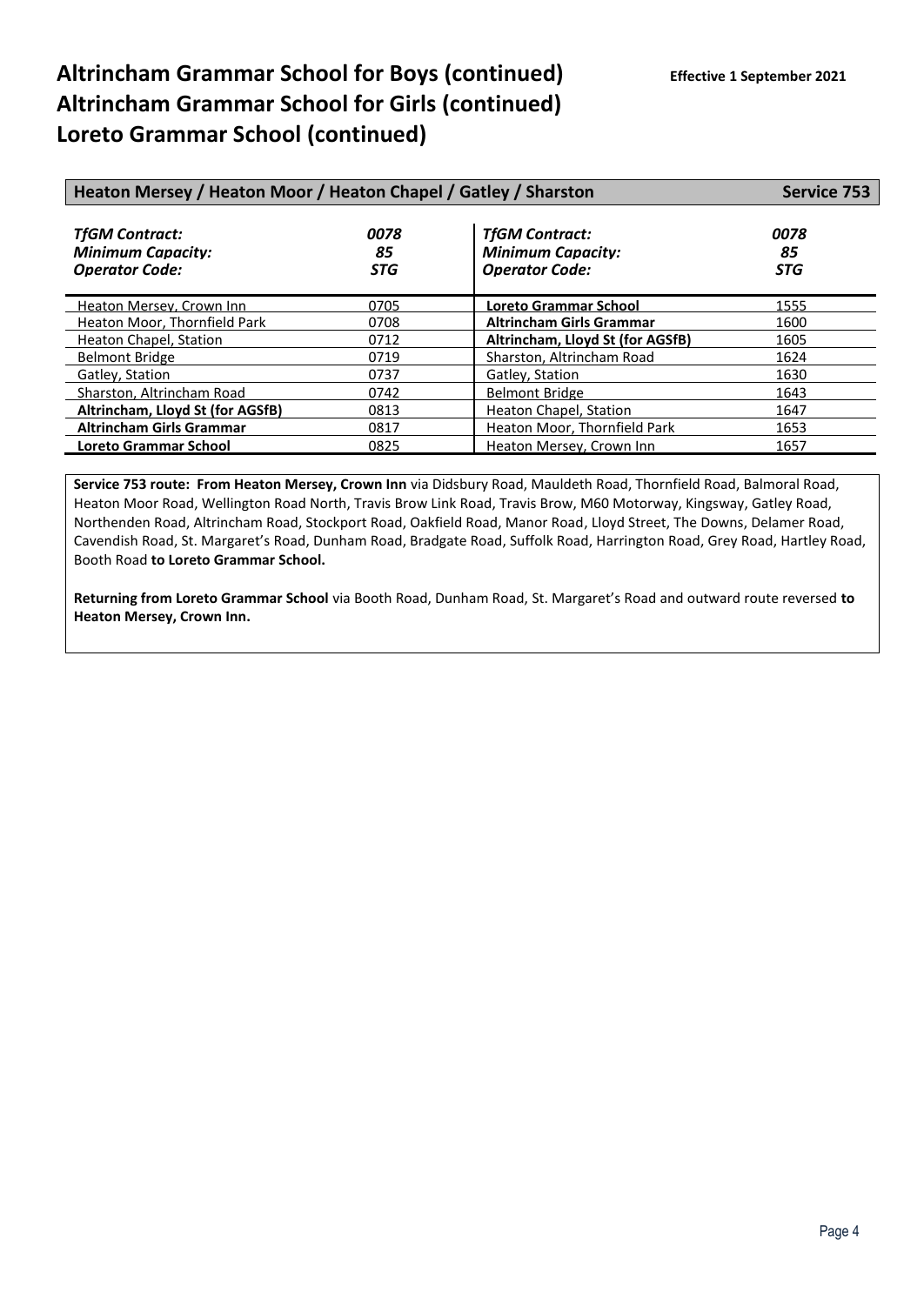| Northern Moor / Sale Moor / Sale / Brooklands / Broomwood / Timperley Grange |                              |                          |                          | <b>Service 755</b> |
|------------------------------------------------------------------------------|------------------------------|--------------------------|--------------------------|--------------------|
| <b>TfGM Contract:</b><br><b>Minimum Capacity:</b><br><b>Operator Code:</b>   | 0324<br>63<br><b>GOO</b>     | 0514<br>47<br><b>BEV</b> | 0508<br>47<br><b>GOO</b> |                    |
| Northern Moor, Wythenshawe                                                   | 0723                         | 0728                     | 0733                     |                    |
| Sale Moor, Legh Arms                                                         | 0730                         | 0735                     | 0740                     |                    |
| <b>Brooklands Road/Maple Road</b>                                            | 0742                         | 0747                     | 0752                     |                    |
| Timperley, Stonemasons Arms                                                  | 0752                         | 0757                     | 0802                     |                    |
| Woodhouse Lane East shops                                                    | 0758                         | 0803                     | 0808                     |                    |
| <b>Ashley Road (for AGSfB)</b>                                               | 0815                         |                          | $\overline{\phantom{a}}$ |                    |
| <b>Altrincham Girls Grammar</b>                                              | $\overline{\phantom{a}}$     | 0820                     | $\overline{\phantom{a}}$ |                    |
| <b>Loreto Grammar School</b>                                                 | $\overline{\phantom{a}}$     | $\overline{\phantom{a}}$ | 0825                     |                    |
| <b>TfGM Contract:</b><br><b>Minimum Capacity:</b><br><b>Operator Code:</b>   | 0324<br>63<br><b>GOO</b>     | 0514<br>47<br><b>BEV</b> | 0508<br>47<br><b>GOO</b> |                    |
| <b>Altrincham Boys Grammar</b>                                               | 1535                         |                          |                          |                    |
| <b>Altrincham Girls Grammar</b>                                              | $\overline{\phantom{a}}$     | 1540                     |                          |                    |
| <b>Loreto Grammar School</b>                                                 | $\qquad \qquad \blacksquare$ |                          | 1555                     |                    |
| Woodhouse Lane East shops                                                    | 1557                         | 1558                     | 1609                     |                    |
| Timperley, Stonemasons Arms                                                  | 1603                         | 1604                     | 1615                     |                    |
| Brooklands Road/Maple Road                                                   | 1610                         | 1609                     | 1620                     |                    |
| Sale Moor, Legh Arms                                                         | 1617                         | 1618                     | 1629                     |                    |
| Northern Moor, Wythenshawe                                                   | 1625                         | 1628                     | 1637                     |                    |

**Service 755 route: From Northern Moor, Wythenshawe Road/Rackhouse Road** via Wythenshawe Road, Orton Road, Sale Road, Northenden Road, Conway Road, *Norris Road*, Brooklands Road, Stockport Road, Park Road, Heyes Lane, Woodhouse Lane East, Riddings Road, Park Road, Moss Lane, Brook Lane to Woodlands Parkway, then:

Buses to AGB run via Stockport Road, Oakfield Road, Manor Road, Lloyd Street, Ashley Road **to Ashley Road/Stamford Road (for Altrincham Boys Grammar School).**

Buses to AGG run via Stockport Road, Oakfield Road, Manor Road, Lloyd Street, The Downs, Delamer Road, Cavendish Road, St. Margaret's Road **to Altrincham Girls Grammar School.**

Buses to Loreto run via Woodlands Road, Church Street, Oldfield Road, Hartley Road **to Loreto Grammar School.**

**Returning from Altrincham Boys Grammar School** via Marlborough Road, South Downs Road, Heather Road, Park Road, Delaheys Road, Thorley Lane, Park Road, Riddings Road, outward route reversed to Conway Road, Northenden Road, Old Hall Road, Baguley Road, Northenden Road, Sale Road, Orton Road, Wythenshawe Road **to Northern Moor, Wythenshawe Road/Rackhouse Road.**

**Returning from Altrincham Girls Grammar School** via St Margaret's Road, Cavendish Road, Delamer Road, The Downs, Lloyd Street, Manor Road, Oakfield Road, Stockport Road, Woodlands Parkway, outward route reversed to Conway Road, Northenden Road, Old Hall Road, Baguley Road, Northenden Road, Sale Road, Orton Road, Wythenshawe Road **to Northern Moor, Wythenshawe Road/Rackhouse Road.**

**Returning from Loreto Grammar School** via Hartley Road, Dunham Road, Church Street, outward route reversed to Conway Road, Northenden Road, Old Hall Road, Baguley Road, Northenden Road, Sale Road, Orton Road, Wythenshawe Road **to Northern Moor, Wythenshawe Road/Rackhouse Road.**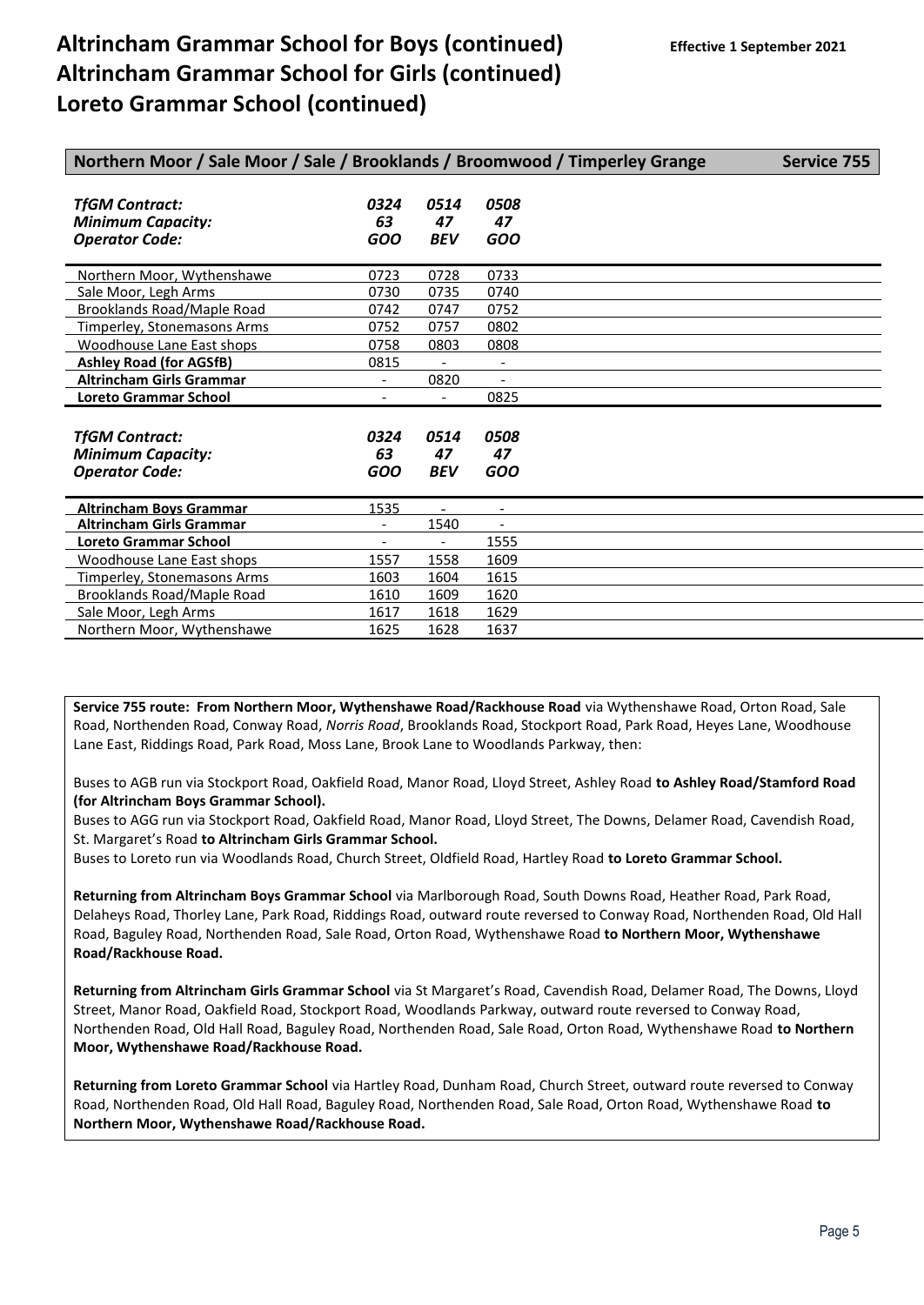| Woodsend / Flixton / Urmston / Stretford / Sale           | Service 756 |
|-----------------------------------------------------------|-------------|
| Eccles / Davyhulme / Urmston / Lostock / Stretford / Sale | Service 757 |

**Please note : These services will only operate when either Girls Grammar or Loreto Grammar are in attendance**

| <b>TfGM Contract:</b><br><b>Minimum Capacity:</b><br><b>Operator Code:</b><br><b>Service Number</b> | 0506<br>70<br>GOO<br>756 | 0507<br>70<br><b>GOO</b><br>757 | <b>TfGM Contract:</b><br><b>Minimum Capacity:</b><br><b>Operator Code:</b><br><b>Service Number</b> | 0506<br>70<br>GOO<br>756 | 0507<br>70<br><b>GOO</b><br>757 |
|-----------------------------------------------------------------------------------------------------|--------------------------|---------------------------------|-----------------------------------------------------------------------------------------------------|--------------------------|---------------------------------|
| Eccles. Albert Street                                                                               |                          | 0655                            | <b>Altrincham Girls Grammar</b>                                                                     | 1550                     | 1550                            |
| Davyhulme, Barton Road                                                                              |                          | 0714                            | <b>Loreto Grammar School</b>                                                                        | 1600                     | 1600                            |
| Davyhulme Circle                                                                                    | -                        | 0722                            | Stretford, Robin Hood                                                                               | 1630                     | 1620                            |
| Lostock College                                                                                     | $\overline{\phantom{0}}$ | 0733                            | Urmston, Queens Road                                                                                | 1640                     | $\overline{\phantom{a}}$        |
| Woodsend, Library                                                                                   | 0720                     | $\overline{\phantom{0}}$        | Flixton, Co-op                                                                                      | 1651                     | $\overline{\phantom{a}}$        |
| Flixton, Co-op                                                                                      | 0726                     |                                 | Woodsend, Circle                                                                                    | 1653                     | $\overline{\phantom{a}}$        |
| Urmston, Queens Road                                                                                | 0731                     | $\overline{\phantom{a}}$        | Lostock College                                                                                     | $\overline{\phantom{a}}$ | 1629                            |
| Stretford, Robin Hood                                                                               | 0739                     | 0739                            | Davyhulme Circle                                                                                    | $\overline{\phantom{0}}$ | 1634                            |
| Altrincham, The Downs/Lloyd                                                                         | 0810                     | 0810                            | Davyhulme, Barton Road                                                                              |                          | 1646                            |
| <b>Altrincham Girls Grammar</b>                                                                     | 0815                     | 0815                            | Eccles, Peel Street                                                                                 | -                        | 1700                            |
| <b>Loreto Grammar School</b>                                                                        | 0825                     | 0825                            |                                                                                                     |                          |                                 |

**Service 756 route: From Woodsend, Library** via Woodsend Road, Irlam Road, Flixton Road, Station Road, Stretford Road, Urmston Lane, Barton Road, Chester Road, Cross Street, Washway Road, Manchester Road, Barrington Road, Stamford New Road, Railway Street, The Downs, Delamer Road, Cavendish Road, St. Margaret's Road, Dunham Road, Highgate Road, Grey Road, Hartley Road **to Loreto Grammar School.**

**Returning from Altrincham Grammar School for Girls** via Cavendish Road, St. Margaret's Road, Dunham Road, Highgate Road, Grey Road, Hartley Road, Booth Road, Dunham Road, Church Street, Manchester Road and outward route reversed **to Woodsend, Circle.**

**Service 757 route: From Eccles, Albert Street** via Monton Road, Peel Street, Church Street, Trafford Road, Barton Lane, Barton Road, Barton Bridge, Redclyffe Road, Trafford Boulevard, Barton Road, Broadway, Woodhouse Road, Davyhulme Road, Hayeswater Road, Lostock Road, Barton Road, Chester Road, Cross Street, Washway Road, Manchester Road, Barrington Road, Stamford New Road, Railway Street, The Downs, Delamer Road, Cavendish Road, St. Margaret's Road, Dunham Road, Highgate Road, Grey Road, Hartley Road **to Loreto Grammar School.**

**Returning from Altrincham Grammar School for Girls** via Cavendish Road, St. Margaret's Road, Dunham Road, Highgate Road, Grey Road, Hartley Road, Booth Road, Dunham Road, Church Street, Manchester Road and outward route reversed **to Eccles, Peel Street.**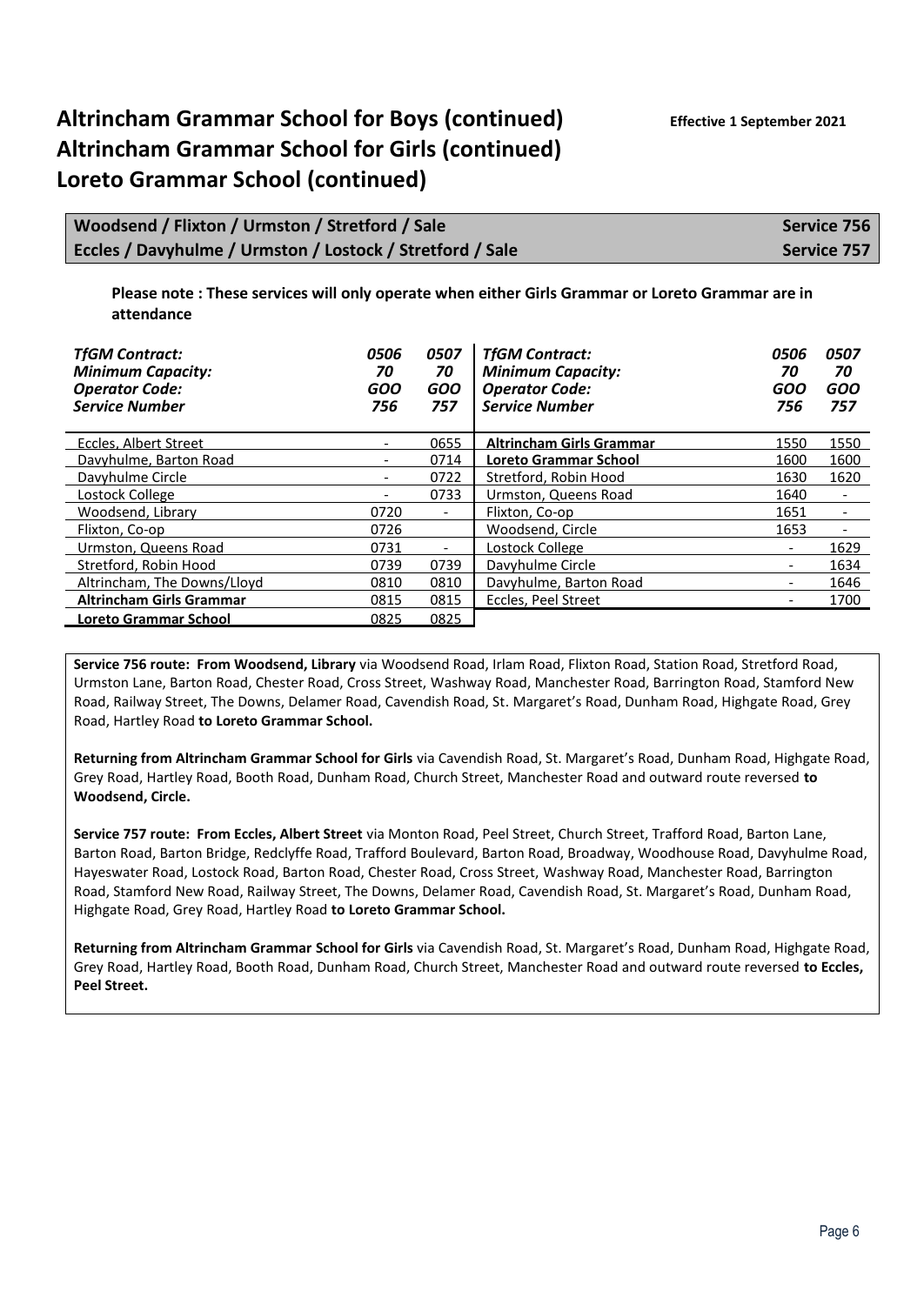| Moss Side / Southern Cemetery / Chorlton / Stretford / Sale                | <b>Service 758</b>       |                                                                            |                          |
|----------------------------------------------------------------------------|--------------------------|----------------------------------------------------------------------------|--------------------------|
| <b>TfGM Contract:</b><br><b>Minimum Capacity:</b><br><b>Operator Code:</b> | 0326<br>47<br><b>GOO</b> | <b>TfGM Contract:</b><br><b>Minimum Capacity:</b><br><b>Operator Code:</b> | 0326<br>47<br><b>GOO</b> |
| Moss Side. Upper Lloyd Street                                              | 0700                     | <b>Ashley Road (for AGSfB)</b>                                             | 1545                     |
| Southern Cemetery                                                          | 0713                     | <b>Altrincham Girls Grammar</b>                                            | 1550                     |
| Chorlton, Bus Station                                                      | 0723                     | Loreto Grammar School                                                      | 1555                     |
| Stretford, Mall                                                            | 0735                     | Sale, M&S                                                                  | 1613                     |
| Sale, M&S                                                                  | 0745                     | Stretford, Mall                                                            | 1622                     |
| The Downs (for AGSfB)                                                      | 0812                     | Chorlton, Bus Station                                                      | 1633                     |
| <b>Altrincham Girls Grammar</b>                                            | 0818                     | Southern Cemetery                                                          | 1642                     |
| <b>Loreto Grammar School</b>                                               | 0825                     | Moss Side, Upper Lloyd Street                                              | 1659                     |

**Service 758 route: From Moss Side, Upper Lloyd Street/Moss Lane East** via Upper Lloyd Street, Lloyd Street South, Wilbraham Road, Princess Road, Barlow Moor Road, Wilbraham Road, Edge Lane, Chester Road, Cross Street, Washway Road, Manchester Road, Barrington Road, Stamford New Road, Railway Street, The Downs, Delamer Road, Cavendish Road, St. Margaret's Road, Dunham Road, Highgate Road, Grey Road, Hartley Road **to Loreto Grammar School.**

**Returning from Ashley Road/Stamford Road (for Altrincham Boys Grammar School)** via Ashley Road, Cavendish Road, St. Margaret's Road, Dunham Road, Highgate Road, Grey Road, Hartley Road, Booth Road, Dunham Road, Church Street, Manchester Road and outward route reversed **to Moss Side, Upper Lloyd Street/Moss Lane East.**

| Sale / Ashton / Woodheys / Broadheath                                      |                          |                          |                                                                            | Service 759              |                          |
|----------------------------------------------------------------------------|--------------------------|--------------------------|----------------------------------------------------------------------------|--------------------------|--------------------------|
| <b>TfGM Contract:</b><br><b>Minimum Capacity:</b><br><b>Operator Code:</b> | 0504<br>60<br><b>BEV</b> | 0502<br>90<br><b>BEV</b> | <b>TfGM Contract:</b><br><b>Minimum Capacity:</b><br><b>Operator Code:</b> | 0504<br>60<br><b>BEV</b> | 0502<br>90<br><b>BEV</b> |
| Sale, Glebelands Road                                                      | 0722                     | 0728                     | <b>Ashley Road (for AGSfB)</b>                                             | 1538                     |                          |
| Firs Road/Harboro Road                                                     | 0731                     | 0737                     | <b>Altrincham Girls Grammar</b>                                            |                          | 1545                     |
| The Brigadier                                                              | 0736                     | 0742                     | <b>Loreto Grammar School</b>                                               |                          | 1555                     |
| Washway Road/The Drive                                                     | 0748                     | 0753                     | Broadheath, Primary School                                                 | 1552                     | 1611                     |
| Broadheath, Primary School                                                 | 0755                     | 0803                     | <b>Washway Road/The Drive</b>                                              | 1558                     | 1616                     |
| <b>Ashley Road (for AGSfB)</b>                                             | 0815                     | $\overline{\phantom{a}}$ | The Brigadier                                                              | 1606                     | 1624                     |
| <b>Altrincham Girls Grammar</b>                                            |                          | 0820                     | Firs Road/Harboro Road                                                     | 1609                     | 1627                     |
| Loreto Grammar School                                                      |                          | 0827                     | Sale, Glebelands Road                                                      | 1619                     | 1637                     |
|                                                                            |                          |                          |                                                                            |                          |                          |

**Service 759 (AGB) route: From Sale, Glebelands Road/Windsor Avenue** via Glebelands Road, Grosvenor Road, Ashton Lane, *Barkers Lane, Delaunays Road, Harboro Road,* Firs Road, Firsway, Cherry Lane, Manor Avenue, Woodhouse Lane, Washway Road, Manchester Road, *Stamford Brook Road, Turnbull Road,* Sinderland Road, Manchester Road, Barrington Road, Stamford New Road, Railway Street, Ashley Road **to Ashley Road/Stamford Road (for Altrincham Boys Grammar School).**

**Returning from Ashley Road/Stamford Road (for Altrincham Boys Grammar School)** via outward route reversed **to Sale, Glebelands Road/Windsor Avenue.**

**Service 759 (AGG/Loreto) route: From Sale, Glebelands Road/Windsor Avenue** via Glebelands Road, Grosvenor Road, Ashton Lane, *Barkers Lane, Delaunays Road, Harboro Road,* Firs Road, Firsway, Cherry Lane, Manor Avenue, Woodhouse Lane, Washway Road, Manchester Road, *Stamford Brook Road, Turnbull Road,* Sinderland Road, Manchester Road, Barrington Road, Stamford New Road, Railway Street, The Downs, Delamer Road, Cavendish Road, St. Margaret's Road, Dunham Road, Highgate Road, Grey Road, Hartley Road **to Loreto Grammar School.**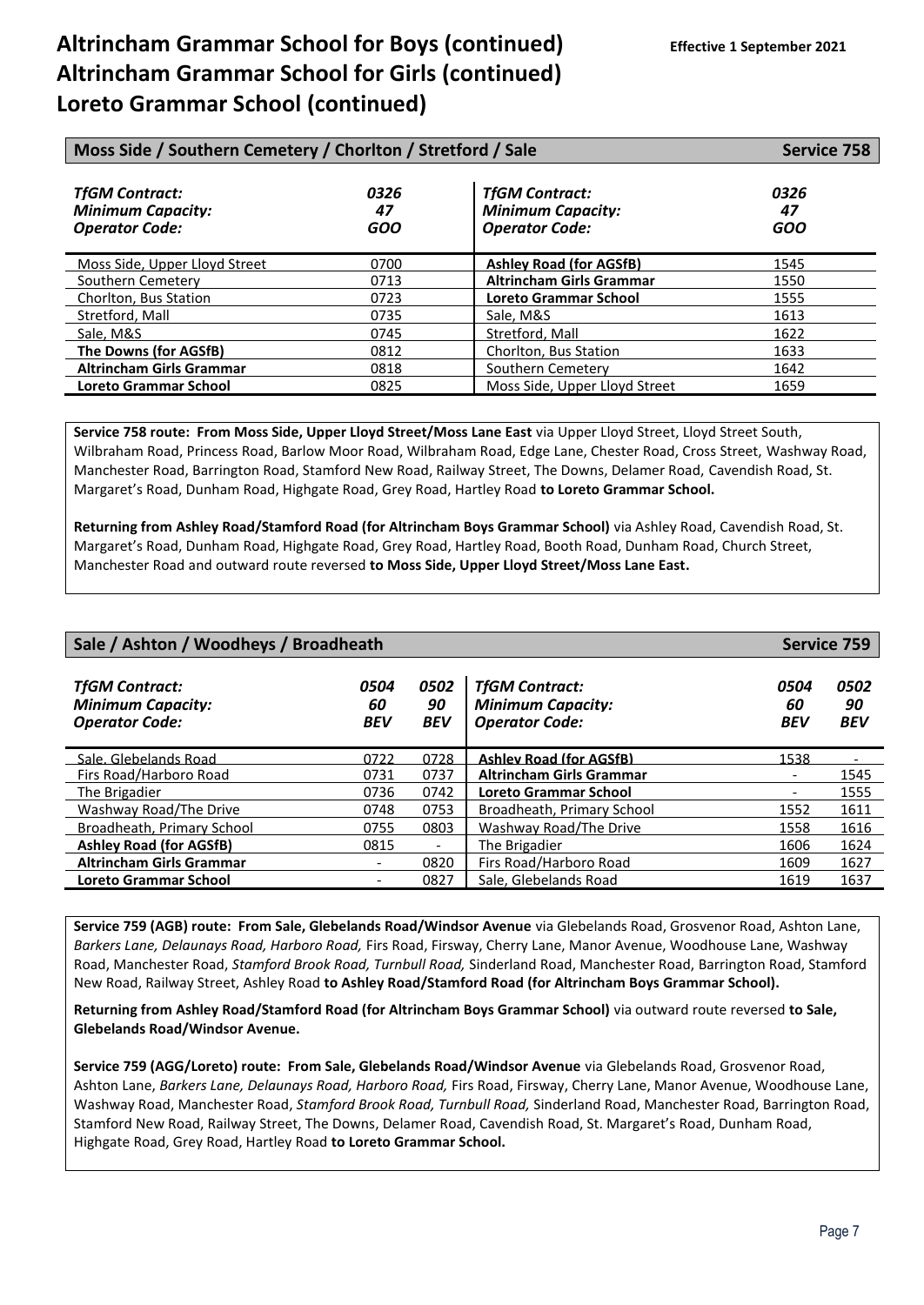**Returning from Altrincham Girls Grammar School** via Cavendish Road, St. Margaret's Road, Dunham Road, Highgate Road, Grey Road, Hartley Road, Booth Road, Dunham Road, Church Street, Manchester Road and outward route reversed **to Sale, Glebelands Road/Windsor Avenue.**

NB: sections of route shown in italics operate on a 'hail and ride' basis.